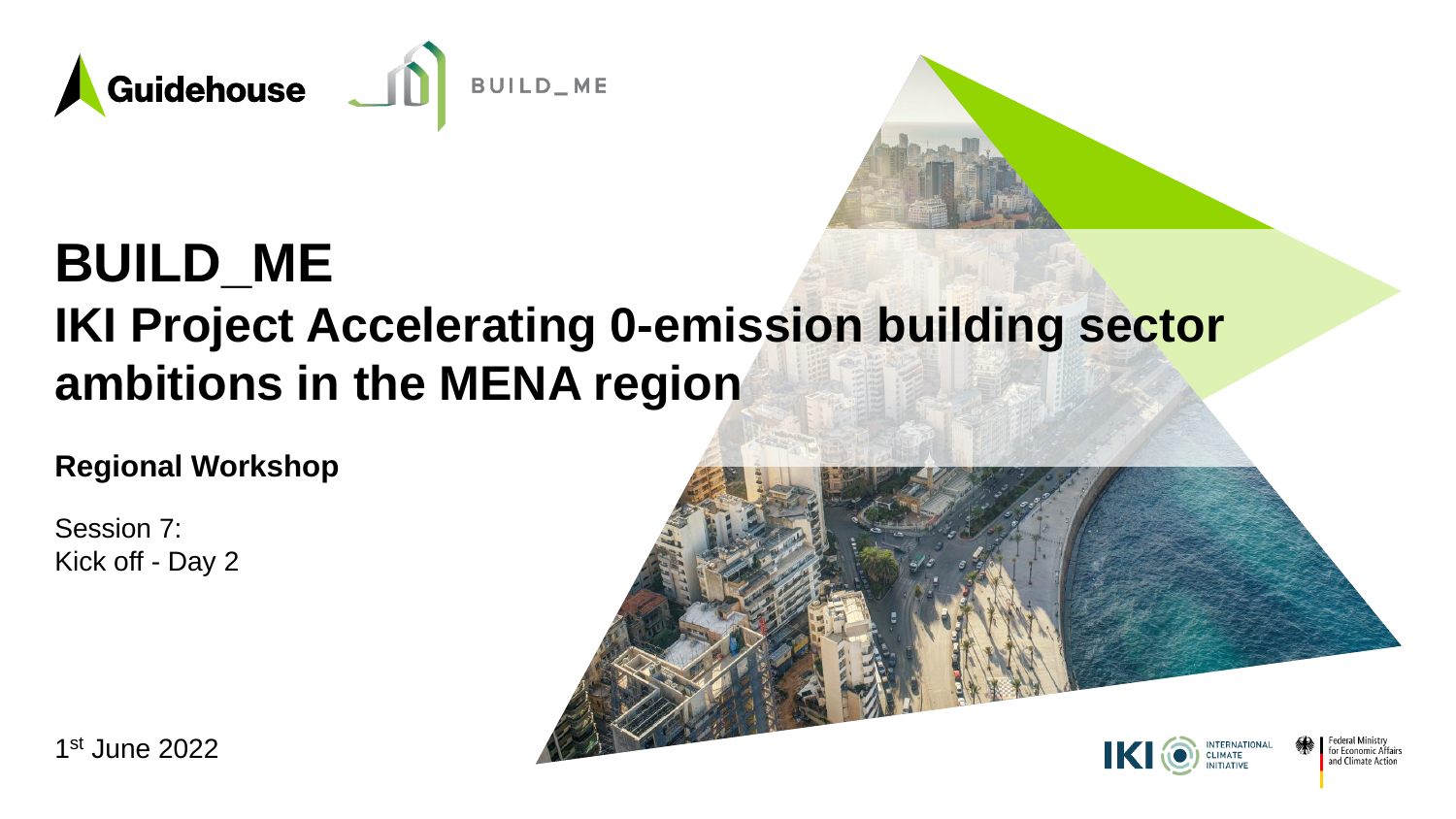## **Wrap up of Day 1**



#### **Country insights**

- High relevance of building sector
- Strategies in place and some measures implemented
- A room for improvement

#### **Project findings and recommendations**

- BEP Tool increased transparency and is well perceived,
- PP technical and economic feasibility was proven.
- Holistic strategy planning is needed to guide the sector towards EE

BUILD\_ME

**Guidehouse** 

#### **High-level panel discussion**

- Interesting new initiative are lately implemented or in planning
- Regional exchange needed
- Global ABC as helpdesk incl. a lot of tools and information

### **Next phase, BUILD\_ME 3**

- **Focus on implementation** of the BEP Tool.
- - Roll out of national classification schemes.
	- To connect national authorities, project developer and financial institutions as key stakeholders.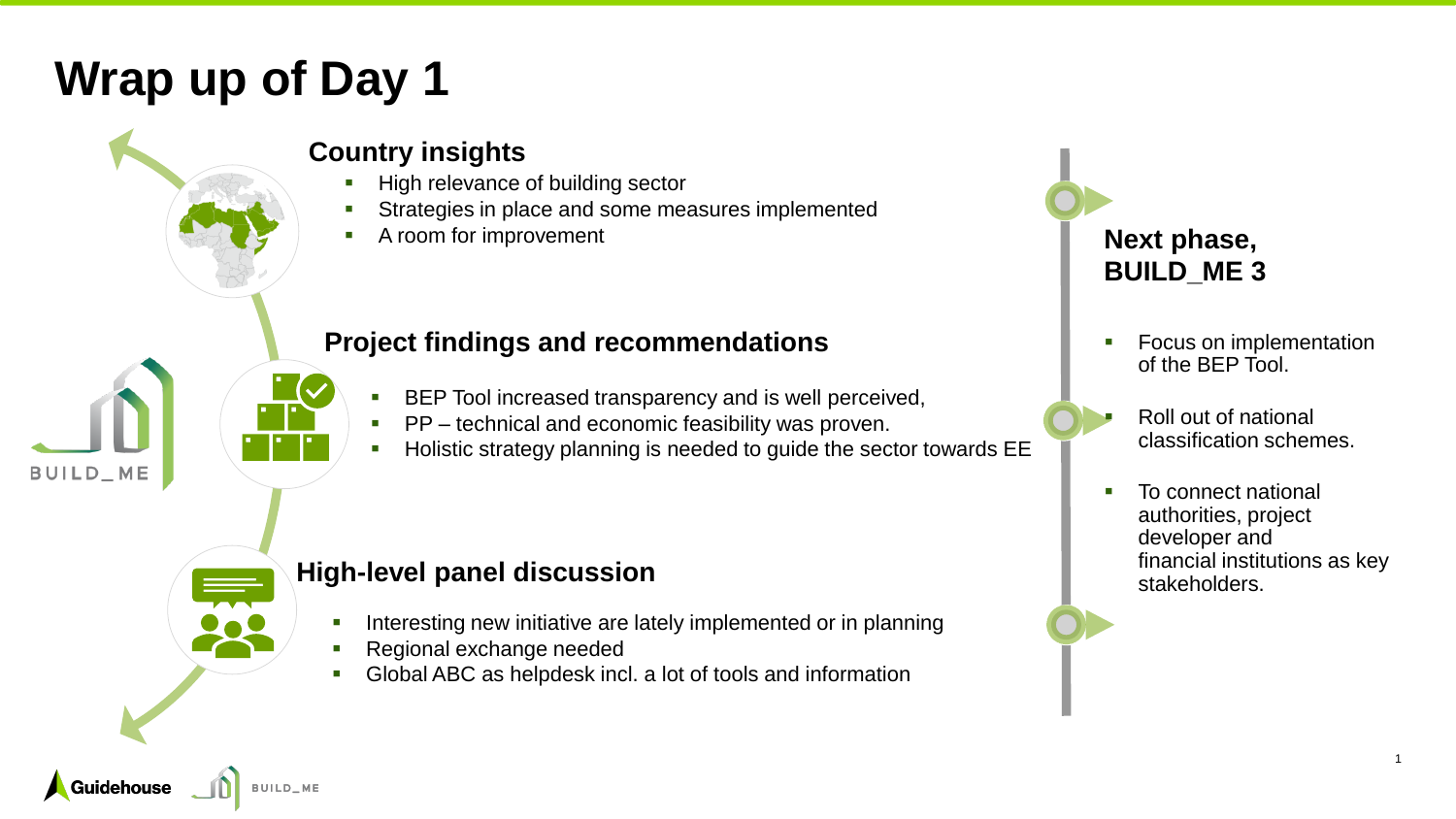## **Agenda Day 02**



| 10:30-10:45   | <b>Opening remarks</b>                                 |
|---------------|--------------------------------------------------------|
| 10:45-11:30   | <b>National climate strategies and outlook (COP27)</b> |
| $11:30-11:45$ | Coffee break                                           |
| 11:45-12:30   | Panel discussion - Sustainable finance                 |
| 12:30-12:45   | Coffee break                                           |
| 13:00-13:30   | Sustainable finance                                    |
| 13:30-13:45   | Wrap-Up and Final remarks                              |
| 13:45-15:15   | Lunch and Networking                                   |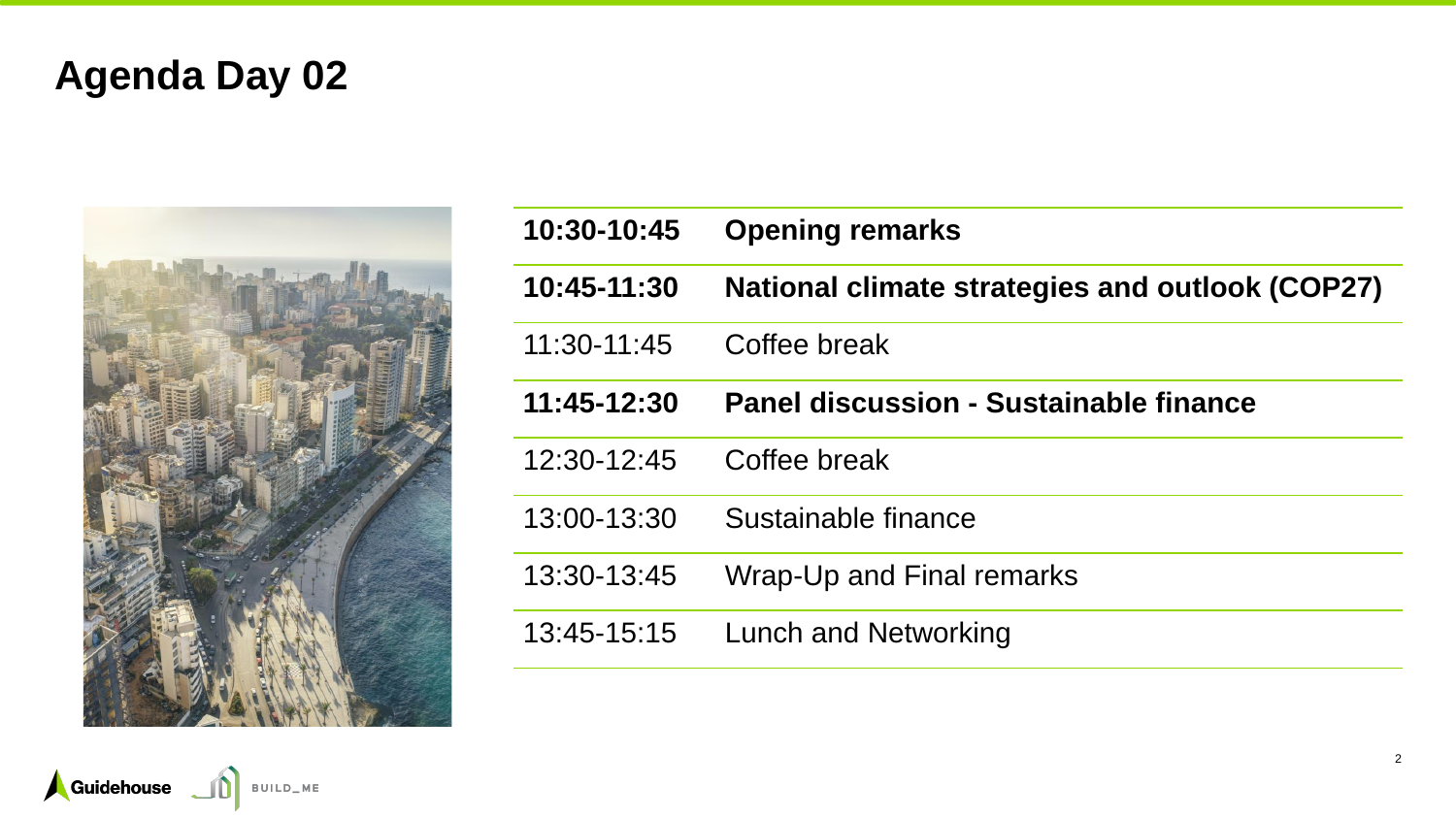# **Contact**

**Riadh Bhar** Riadh.Bhar@guidehouse.com



©2020 Guidehouse Inc. All rights reserved. This content is for general information purposes only, and should not be used as a substitute for consultation with professional advisors.

**A** durientions

BUILD\_ME

*This project is part of the International Climate Initiative (IKI). The Federal Ministry for the Environment, Nature Conservation and Nuclear Safety (BMU) supports this initiative on the basis of a decision adopted by the German Bundestag.* 



**Federal Ministry** for Economic Affairs<br>and Climate Action